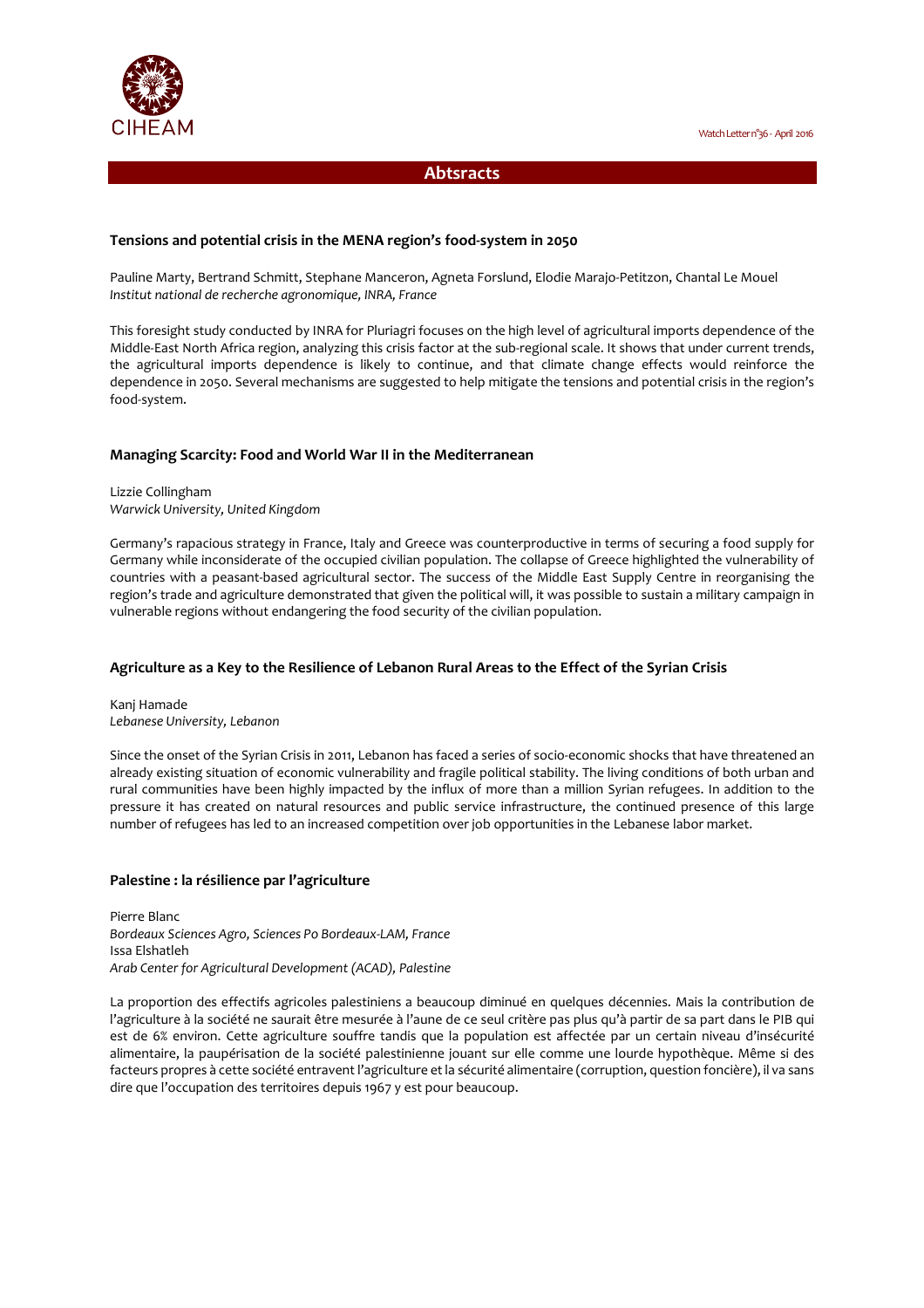

#### **Une lecture de la crise migratoire: l'agriculture et le développement rural comme source de résilience dans les pays du Sud et de l'Est de la Méditerranée**

Mélanie Requier-Desjardins, Omar Bessaoud, Dima Issa, Didier Berdaguer, Zied Ahmed, Rachid Harbouze, Aymeric Debrun

*CIHEAM Montpellier* 

Dans de nombreux pays du Nord, l'exode rural s'est inscrit sur un temps long, rattaché à l'attractivité des territoires urbains ainsi qu'au développement des services et de l'industrie. Au sud, le processus est différent : divers facteurs ont bouleversé le développement économique de ces pays et les mouvements internes de populations qui s'y rattachent. L'exode rural concerne spécifiquement la population jeune qui représente selon les pays une proportion importante de la population dans les Pays du Sud et de l'Est de la Méditerranée (PSEM). Pour ces jeunes dont le niveau d'études va croissant, la recherche de conditions de vie meilleures ainsi que d'opportunités de travail constituent la première motivation à leur migration.

# **Shifting Transhumances: Migrations Patternes in Mediterranean Pastoralism**

Michele Nori *European University Institute (EUI), Migration Policy Centre, Italy* 

With harsher living conditions and income per habitant at 60% of the EU-27 as an average (EC, 2011b), main problems faced by rural communities and agricultural enterprises in Europe is that of demographic ageing and generational renewal, as rural youth rather look for an urban future, thus contributing to a declining population. Failure to reverse such trends has represented a major criticism of the CAP as well as a main concern for policy makers at all levels in the EU.

#### **Le problème oublié des réfugiés urbains**

Sonia Ben Ali *Urban Refugees NGO* 

Alors que l'attention médiatique et l'assistance humanitaire se concentrent sur les camps, la plupart des réfugiés vivent en réalité dans les villes, principalement dans les pays en développement. L'arrivée et la présence massive de populations en exil constituent un choc pour les populations et les systèmes urbains locaux, notamment alimentaires. Les réponses humanitaires, fortement imprégnées du modèle de gestion des réfugiés dans les camps, ne permettent pas de réellement renforcer cette résilience, alors même que des alternatives existent. La crise syrienne offre à cet égard un exemple éclairant.

# **The non-return of Young People to the Greek Countryside**

Spyridon Mamalis

*Geotechnical Chamber of Greece, Technological Education Institute of Kavala, Greece* 

The crisis of 2009 in Greece revealed the malfunctions of the primary sector. Subsidies and improvement projects were not used in a proper way, making rural businesses economically non-viable. Recent studies are more optimistic and show the trend among young people of their willingness to return to the countryside and get involved in agriculture. Sadly, yet again, there is no coordinated development policy utilizing in this way the skills of young people where they could use new practices, changing the dynamics of agriculture. Even in the CAP scheme, producers who were involved in cultivations in the early 2000s still have more to gain than new farmers in terms of the subsidies provided. Encouraging youth employment in agriculture through developmental planning is an essential process in restarting the Greek economy. There is a need to change the application model of the CAP and to regard the farmer as an entrepreneur and not a trader. It is the last chance for Greece to reverse the situation that it is experiencing today.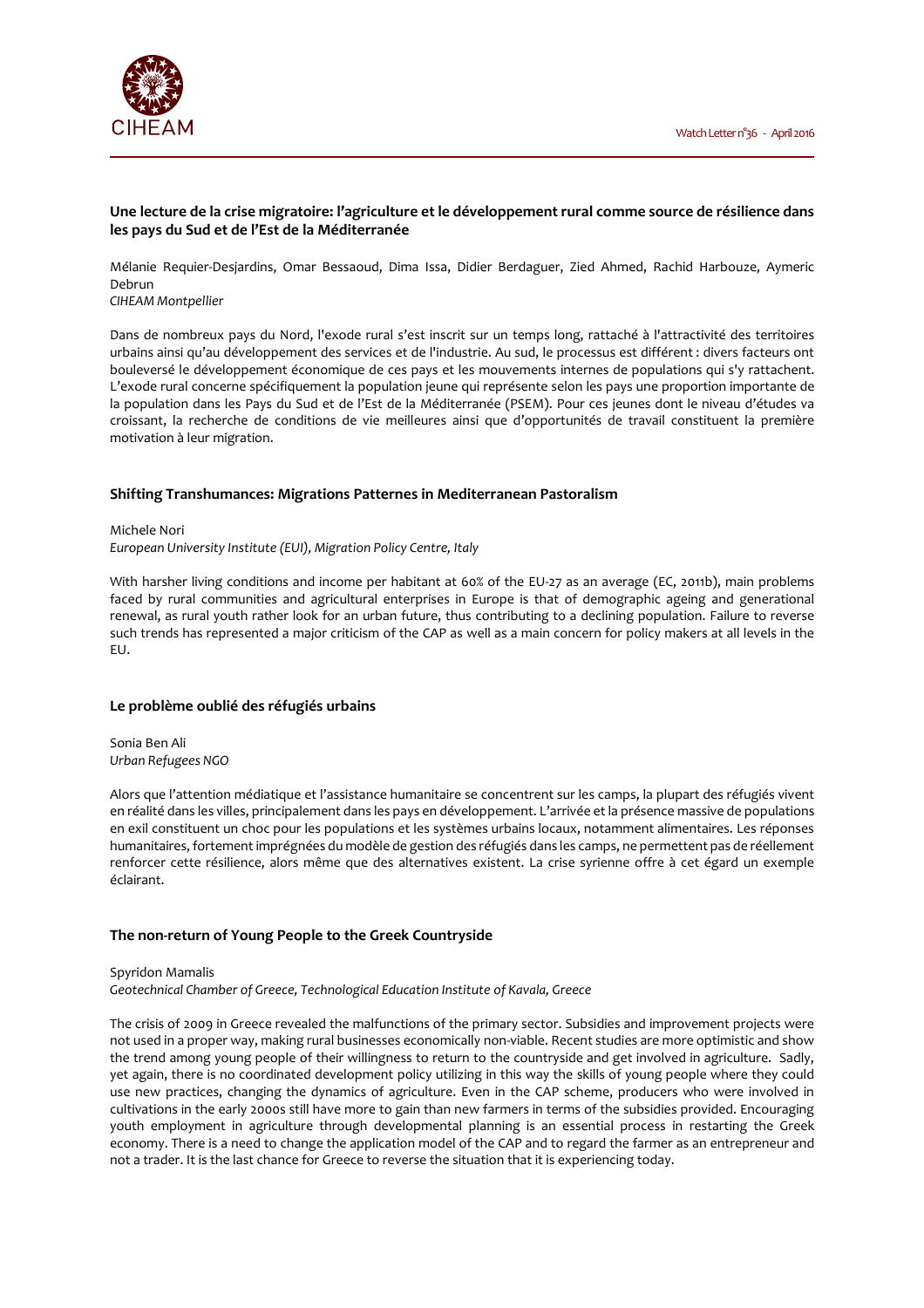

# **Crise économique et volatilité des prix agricoles en Tunisie au cours de la période de transition postrévolution**

Mehrez Ameur *Ecole supérieure d'Agriculture du Kef (ESAK), Tunisie*  Sonia Boudiche *Ecole supérieure des industries alimentaires de Tunis (ESIAT), Tunisie*  Raouda Khaldi *Institut national de la recherche agronomique (INRAT), Tunisie* 

Suite à la révolution tunisienne de 2011, l'activité économique a évolué au cours des dernières années sous l'effet d'un environnement national marqué par les aléas politiques et sécuritaires. Dès les premières années post-révolution, nous avons assisté à une accentuation des tensions inflationnistes et à de multiples perturbations économiques qui ont affecté profondément la vie économique et sociale en Tunisie. L'objectif de cet article est d'analyser les causes de cette hausse des prix des produits alimentaires et d'identifier les produits les plus touchés afin de fournir des éléments pour la prise de décision au profit des consommateurs et des opérateurs du marché en vue de maîtriser la volatilité des prix dans le contexte post révolution.

# **Food Price Volatility and Political Unrest: The Case of the Egyptian « Arab Spring »**

Assem Abu Hatab *Suez Canal University, Egypt* 

The "Arab Spring" has always been portrayed in Egypt as politically motivated revolts against decades of dictatorial regimes. From a scientific perspective however, way less attention has so far been paid to the role that other socioeconomic factors have played in the emergence of these mass revolt movement. Historically, many famous revolutions coincided with periods of food price inflation. Likewise, it has also been pointed out that the Arab spring coincided with a period of volatile global food prices. This article attempts to shed light on the role of food price volatility as an important underpinning to the 2011 uprising in Egypt, so-called the Arab Spring.

# **Eurozone Crisis and the Agrifood Sector : the Portuguese Case**

Pedro Reis, Joaquim Cabral Rolo *National Institute for Agricultural and Veterinary Research (INIAV), Portugal* 

The Portuguese economy was strongly affected by Eurozone crisis and by the following austerity measures. Agriculture served as a refuge for some unemployed but there wasn't a reversal of the loss of jobs in the primary sector. In this period was supported a great number of young farmers. The coverage rate of imports by exports has been increasing since the crisis' beginning. This dynamic is associated with some value chains, like wine, olive oil, vegetables and fruits, with a great capacity to innovate and conquer foreign markets and customers.

# **How to Enhance Resilience for Oasis Ecosystems in Maghreb?**

Jean-Baptiste Cheneval *Agroeconomist, France* 

In arid areas, considered by IPCC with high level of risk concerning climat change impacts, oases permit to settle down populations, provide employement, host intensive food production system and are relay for nomadic populations whose livestock is 50% of world ressources. All these characteristics contribute to local food security. In this way, oases conservation secures a part of food security which can not be replace by others farming systems. Finally, oases can be considered as a part of solution face to climat change contributing at the same time to combat poverty.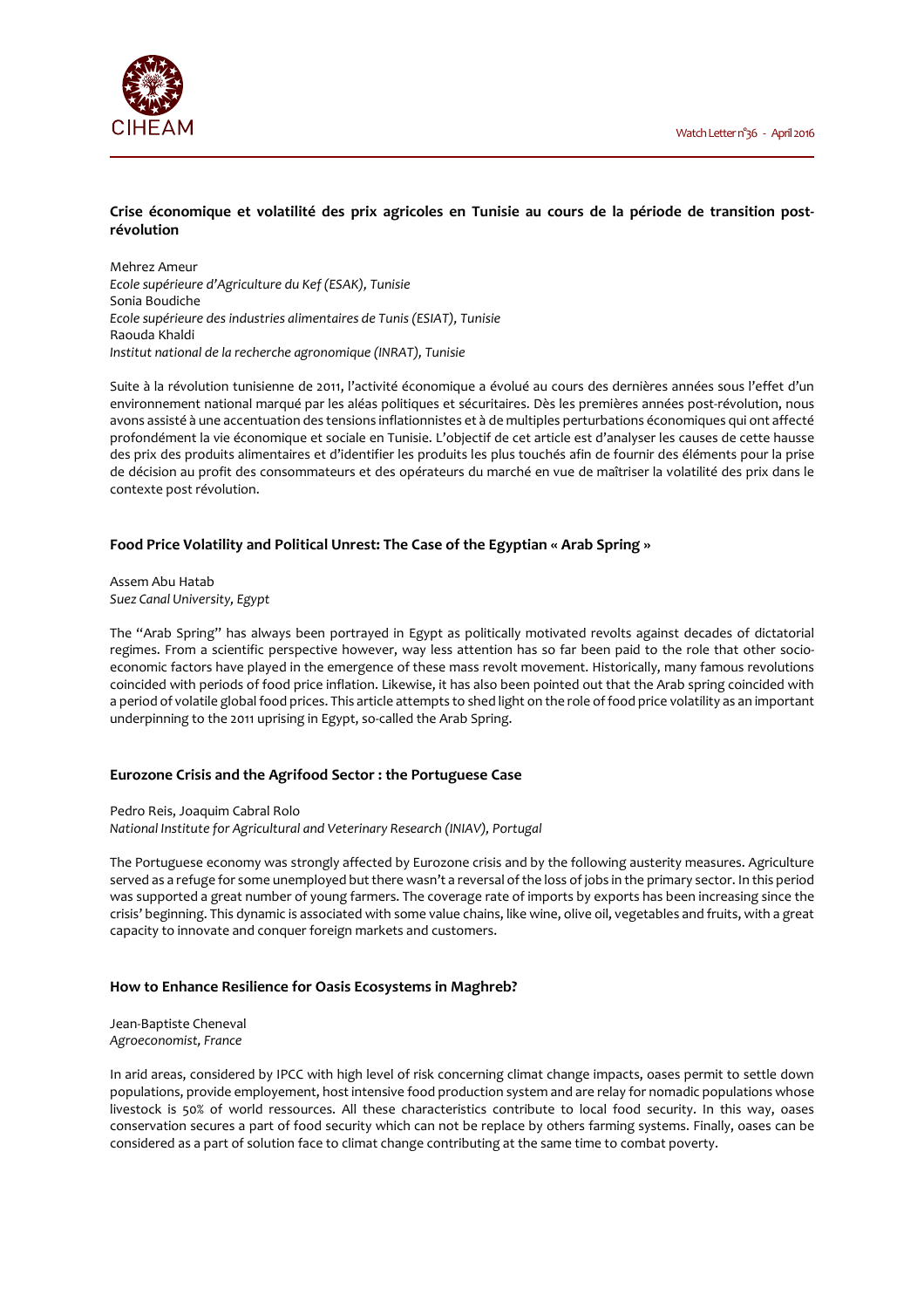

#### **Le dualisme agraire méditerranéen: disparition ou résilience de l'agriculture familiale ?**

Anne-Marie Jouve *Pôle foncier de Montpellier, France*  Abdallah Ben Saad, Mohamed Elloumi *Institut national de la recherché agronomique (INRAT), Tunisie*  Claude Napoléone, Jean-Christophe Paoli *Institut national de recherche agronomique, INRA, France*  Gisèle Vianey *Université de Tours, France International Expertise Foncière (FIEF), France* 

Le système agraire méditerranéen est caractérisé par de fortes disparités d'accès aux ressources naturelles, aux financements et à l'information des agriculteurs. Ce caractère prend la forme d'un dualisme faisant coexister une agriculture dite moderne et une agriculture dite traditionnelle. Prenant acte de cette évolution, le séminaire du réseau de recherche Foncimed, organisé à Tunis les 16 et 17 octobre 2015, a choisi d'étudier les interrelations entre ces deux types d'agricultures. S'appuyant sur les communications présentées lors de ce séminaire, cette contribution est structurée en trois points : persistance du dualisme agraire méditerranéen ; crise des agricultures familiales ; facteurs de résilience.

#### **Building Resilience of Mediterranean Rural Communities Through the Empowerment of Women**

Rosana Quagliariello, Chiara Ciannamea *CIHEAM Bari* 

The word resilience is a fitting term for those involved in agriculture in the broad sense, those who base their everyday life on the land and on taking care of it, those who are directly, and sometimes totally, involved in land, water and crop management. Therefore, it is fitting for the farmers in the South of the World in general, and Mediterranean farmers in particular. And it is even more fitting for the women farmers of these regions of our planet. The resilience of women working in agriculture and cultivating the land in an enormous and difficult region like the one we have just mentioned should be considered a quality to encourage, protect and strengthen.

# **L'agriculture dans l'ouest des Balkans: des potentialités réelles, menacées par l'absence de politiques agricoles adaptées**

#### Bernard Del'homme

*Bordeaux Sciences Agro, Institut national de recherche en sciences et technologies pour l'environnement et l'agriculture (IRSTEA), France* 

Les sept pays des Balkans de l'Ouest (Albanie, Bosnie Herzégovine, Croatie, Macédoine, Monténégro, Serbie, et Kosovo), après près de vingt ans de "décollectivisation", allient une taille modeste, une économie fragile et une agriculture encore fortement présente, bien qu'elle aussi soit affectée par la transition. La très forte proportion des exploitations de petite dimension, leur insertion dans l'environnement, leur multifonctionnalité, pourrait en faire un atout pour la sécurité alimentaire de ces pays. Malheureusement, les politiques agricoles, par ailleurs modestes, se tournent plutôt vers le schéma de modernisation intense que semble proposer l'Union Européenne, sans regarder les conséquences désastreuses que paraît promettre cette voie.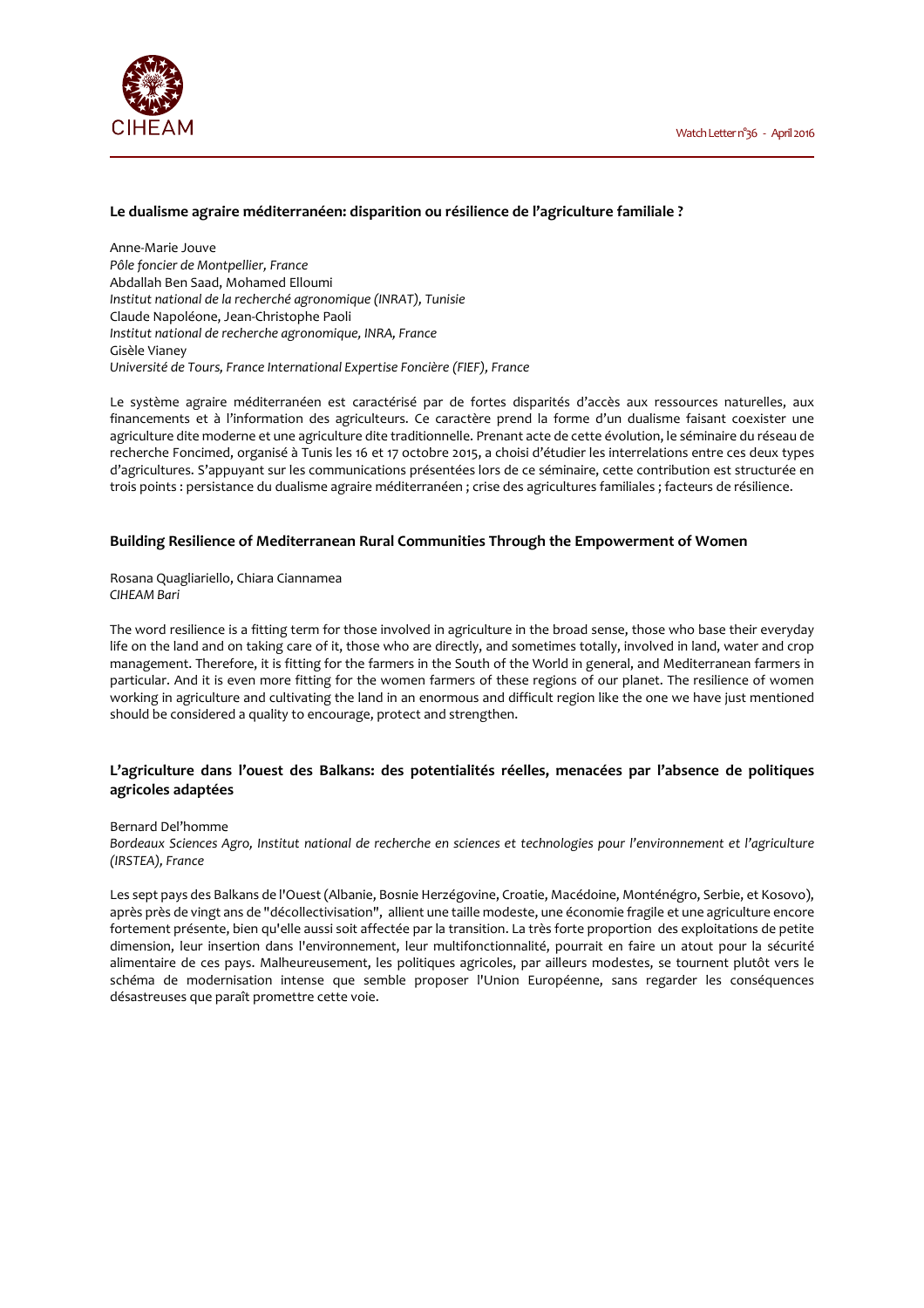

**Contribution des systèmes alimentaires territorialisés à la résilience au changement climatique en région méditerranéenne : application à un projet de cluster agroécologique dans la vallée de la Medjerda (Tunisie)** 

Jean-Louis Rastoin *Montpellier SupAgro, Ipemed, France*  Mahjouba Zaite *Pôle de compétitivité de Bizerte, Tunisie*  Zied Ben Youssef *Groupement de développement agricole de Béja, Tunisie* 

Selon la prospective réalisée par les experts d'Agrimonde, la région d'Afrique du Nord et du Moyen-Orient sera la région la plus déficitaire en termes de ressources alimentaires dans le monde à l'horizon 2050. Or, ces projections ne prennent pas en compte les effets du changement climatique qui pourraient, à long terme, affecter les rendements agricoles d'une baisse de 30% dans la région. Les conséquences d'un tel scénario « au fil de l'eau » seraient évidemment catastrophiques aux plans social, économique et environnemental. Ainsi, il paraît nécessaire d'examiner les articulations pouvant exister entre les enjeux de la sécurité alimentaire et les dynamiques des ressources naturelles agricoles en Méditerranée. Dans le cadre de ses travaux, IPEMED propose la mise en place de partenariats agricoles Nord-Sud et Sud-Sud, basés sur les filières intégrées dans des systèmes alimentaires territorialisés capables de relever les défis du développement durable, et notamment celui du changement climatique.

#### **Climate Change: Resilience in Bangladesh Cotton Production**

Kamrul Islam, Farid Uddin *Cotton Development Board, Ministry of Agriculture, Bangladesh* 

Bangladesh is an agrarian country where the prevailing climate is the dominant factor on crop productivity. It is observed that due to the effect of climate change the frequency of drought and soil salinity are increasing over the years. Bangladesh has the opportunity to promote cotton under the climate change as an adaptation strategy due to its higher tolerance to drought and soil salinity in comparison with the existing competitive crops. Cotton is an important cash crop in Bangladesh and is the raw material for the textile sector of Bangladesh. Cultivation of cotton also increases the farmer's income and food security. Cotton Development Board, an organization of the Bangladesh Government, has taken necessary programs to expand cotton cultivation in the low productive areas of Bangladesh

#### **Le Halal: nouveau chantier de coopération dans l'agro-industrie en Méditerranée**

Ana Isabel Gonzalez Santamaria *Conesmer, Espagne* 

C'est une réalité que l'économie du halal jouisse d'une très bonne santé et d'énormes possibilités d'expansion dans l'avenir. Il s'agit d'un marché potentiel de 1,600 millions de personnes de religion musulmane, soit presque 25% de la population mondiale, qui montre une haute expectative de croissance jusqu'à atteindre 2,760 millions en 2050. Mais malgré les bonnes expectatives il y a aussi certains obstacles en bonne partie liés à la certification halal que tout producteur / distributeur doit considérer. Le manque de critères universels y compris dans le territoire de l'UE est sans doute une barrière pour la construction d'une agro-industrie halal en Méditerranée. Cet article est une réflexion sur les possibilités que le développement de l'industrie alimentaire du halal pourrait offrir pour encourager la coopération entre les deux rives de la Méditerranée et en même temps créer de nouveaux gisements d'emploi et de croissance économique.